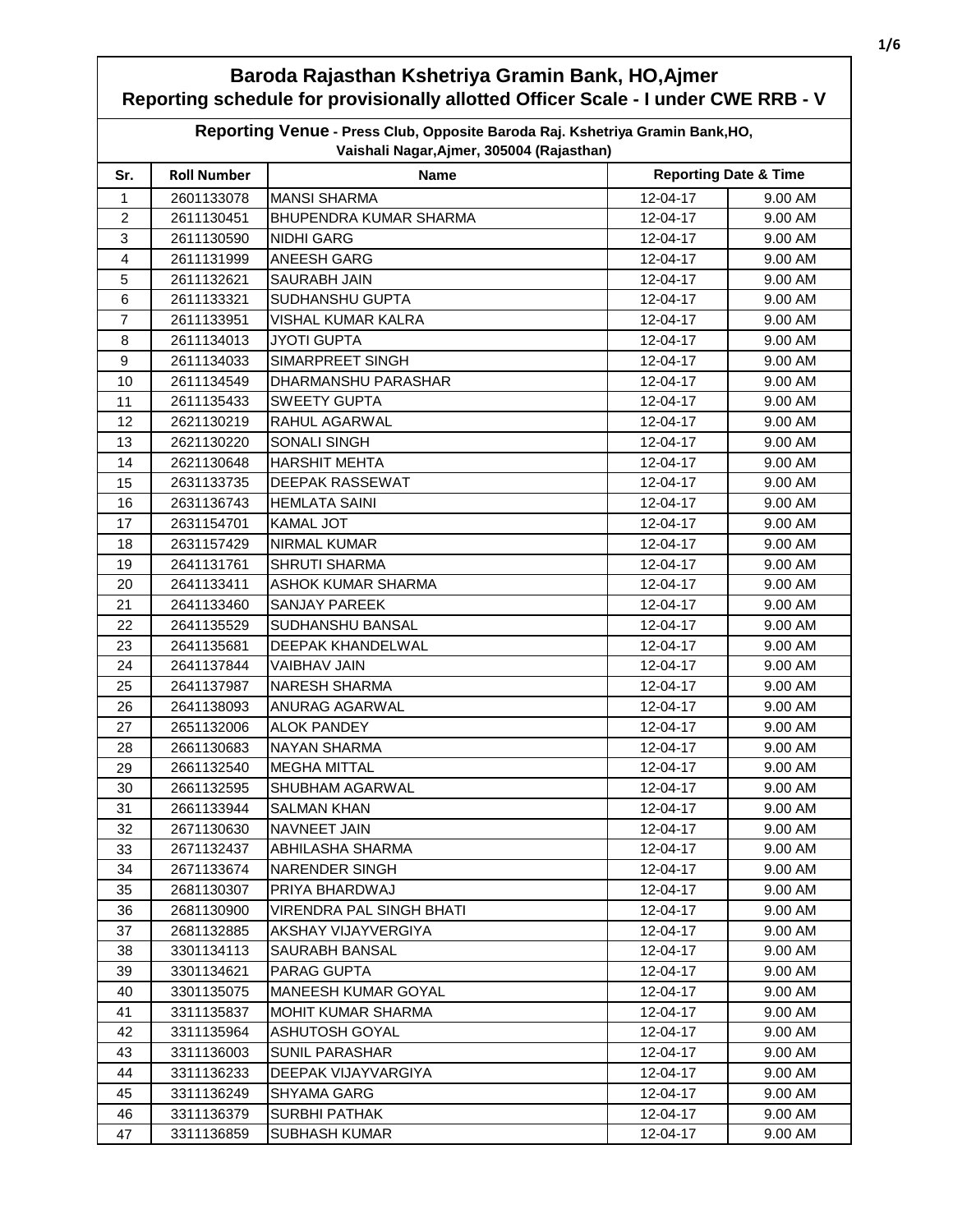| Baroda Rajasthan Kshetriya Gramin Bank, HO, Ajmer<br>Reporting schedule for provisionally allotted Officer Scale - I under CWE RRB - V<br>Reporting Venue - Press Club, Opposite Baroda Raj. Kshetriya Gramin Bank, HO,<br>Vaishali Nagar, Ajmer, 305004 (Rajasthan) |            |                            |          |         |
|----------------------------------------------------------------------------------------------------------------------------------------------------------------------------------------------------------------------------------------------------------------------|------------|----------------------------|----------|---------|
|                                                                                                                                                                                                                                                                      |            |                            |          |         |
| 48                                                                                                                                                                                                                                                                   | 3311137323 | <b>KAPIL SHARMA</b>        | 12-04-17 | 9.00 AM |
| 49                                                                                                                                                                                                                                                                   | 3311137497 | <b>JUBIN SHARMA</b>        | 12-04-17 | 9.00 AM |
| 50                                                                                                                                                                                                                                                                   | 3321132552 | DEVENDRA KUMAR JAIN        | 12-04-17 | 9.00 AM |
| 51                                                                                                                                                                                                                                                                   | 3321133208 | <b>ABHISHEK AGRAWAL</b>    | 12-04-17 | 9.00 AM |
| 52                                                                                                                                                                                                                                                                   | 3321133294 | CHETAN KUMAR SHARMA        | 12-04-17 | 9.00 AM |
| 53                                                                                                                                                                                                                                                                   | 3321133523 | SHEETAL MISHRA             | 12-04-17 | 9.00 AM |
| 54                                                                                                                                                                                                                                                                   | 3321133546 | BHUPENDRA AGARWAL          | 12-04-17 | 9.00 AM |
| 55                                                                                                                                                                                                                                                                   | 3321133680 | <b>USHA SHARMA</b>         | 12-04-17 | 9.00 AM |
| 56                                                                                                                                                                                                                                                                   | 3321137004 | NAVEEN KUMAR GOYAL         | 12-04-17 | 9.00 AM |
| 57                                                                                                                                                                                                                                                                   | 3321139695 | MEGHA BADAYA               | 12-04-17 | 9.00 AM |
| 58                                                                                                                                                                                                                                                                   | 3321139823 | <b>ABHISHEK TIWARI</b>     | 12-04-17 | 9.00 AM |
| 59                                                                                                                                                                                                                                                                   | 3321139954 | <b>GARIMA SHARMA</b>       | 12-04-17 | 9.00 AM |
| 60                                                                                                                                                                                                                                                                   | 3321139995 | <b>ABHISHEK GUPTA</b>      | 12-04-17 | 9.00 AM |
| 61                                                                                                                                                                                                                                                                   | 3331131302 | AMIT BABU GUPTA            | 12-04-17 | 9.00 AM |
| 62                                                                                                                                                                                                                                                                   | 3331131451 | AYUSHMAN SINGH CHAUHAN     | 12-04-17 | 9.00 AM |
| 63                                                                                                                                                                                                                                                                   | 2611091689 | MAHESH CHAND CHAUDHARY     | 12-04-17 | 9.00 AM |
| 64                                                                                                                                                                                                                                                                   | 2611091701 | <b>ANKUR YADAV</b>         | 12-04-17 | 9.00 AM |
| 65                                                                                                                                                                                                                                                                   | 2611093778 | NEERAJ KUMAR               | 12-04-17 | 9.00 AM |
| 66                                                                                                                                                                                                                                                                   | 2611094411 | <b>ADITYA KUMAR</b>        | 12-04-17 | 9.00 AM |
| 67                                                                                                                                                                                                                                                                   | 2611095214 | <b>SAHIL SAINI</b>         | 12-04-17 | 9.00 AM |
| 68                                                                                                                                                                                                                                                                   | 2631091266 | <b>SUDHA BHAMA</b>         | 12-04-17 | 9.00 AM |
| 69                                                                                                                                                                                                                                                                   | 2631091747 | SAHIL SINGH                | 12-04-17 | 9.00 AM |
| 70                                                                                                                                                                                                                                                                   | 2631091800 | PUSHPA DEVI                | 12-04-17 | 9.00 AM |
| 71                                                                                                                                                                                                                                                                   | 2631092129 | <b>SUMAN</b>               | 12-04-17 | 9.00 AM |
| 72                                                                                                                                                                                                                                                                   | 2631093637 | <b>BHUVNESH YADAV</b>      | 12-04-17 | 9.00 AM |
| 73                                                                                                                                                                                                                                                                   | 2631093664 | <b>JASHMEEN KAUR</b>       | 12-04-17 | 9.00 AM |
| 74                                                                                                                                                                                                                                                                   | 2631094141 | <b>AMIT GAHLOT</b>         | 12-04-17 | 9.00 AM |
| 75                                                                                                                                                                                                                                                                   | 2631094361 | VANDANA                    | 12-04-17 | 9.00 AM |
| 76                                                                                                                                                                                                                                                                   | 2631095118 | <b>ASHOK KUMAR</b>         | 12-04-17 | 9.00 AM |
| 77                                                                                                                                                                                                                                                                   | 2631097588 | <b>ANSHU</b>               | 12-04-17 | 9.00 AM |
| 78                                                                                                                                                                                                                                                                   | 2641092928 | <b>SUMIT KUMAR</b>         | 12-04-17 | 9.00 AM |
| 79                                                                                                                                                                                                                                                                   | 2641093147 | <b>MANISH GOSWAMI</b>      | 12-04-17 | 9.00 AM |
| 80                                                                                                                                                                                                                                                                   | 2641094808 | SARITA YADAV               | 12-04-17 | 9.00 AM |
| 81                                                                                                                                                                                                                                                                   | 2641097136 | POONAM KUMARI              | 12-04-17 | 9.00 AM |
| 82                                                                                                                                                                                                                                                                   | 2641098812 | <b>PRATEEK KUMAR</b>       | 12-04-17 | 9.00 AM |
| 83                                                                                                                                                                                                                                                                   | 2651090282 | <b>NAVEEN GEHLOT</b>       | 12-04-17 | 9.00 AM |
| 84                                                                                                                                                                                                                                                                   | 2651092514 | <b>BHANUPRIYA</b>          | 12-04-17 | 9.00 AM |
| 85                                                                                                                                                                                                                                                                   | 2651092960 | KAILASH CHANDR MALI        | 12-04-17 | 9.00 AM |
| 86                                                                                                                                                                                                                                                                   | 2661090918 | <b>VIMAL PATIDAR</b>       | 12-04-17 | 9.00 AM |
| 87                                                                                                                                                                                                                                                                   | 2661092484 | <b>GIRJESH RATHORE</b>     | 12-04-17 | 9.00 AM |
| 88                                                                                                                                                                                                                                                                   | 2671090370 | <b>ARUN KASLIWAL</b>       | 12-04-17 | 9.00 AM |
| 89                                                                                                                                                                                                                                                                   | 2671090506 | <b>UMESH KUMAR JANGIR</b>  | 12-04-17 | 9.00 AM |
| 90                                                                                                                                                                                                                                                                   | 2671090884 | NARENDRA JANGID            | 12-04-17 | 9.00 AM |
| 91                                                                                                                                                                                                                                                                   | 2671090899 | <b>SANDEEP KUMAR</b>       | 12-04-17 | 1.00 PM |
| 92                                                                                                                                                                                                                                                                   | 2671090950 | <b>JAI PRAKASH KHOUWAL</b> | 12-04-17 | 1.00 PM |
| 93                                                                                                                                                                                                                                                                   | 2671091139 | <b>MAM RAJ</b>             | 12-04-17 | 1.00 PM |
| 94                                                                                                                                                                                                                                                                   | 2671091536 | SHARDA KUMARI SHESHMA      | 12-04-17 | 1.00 PM |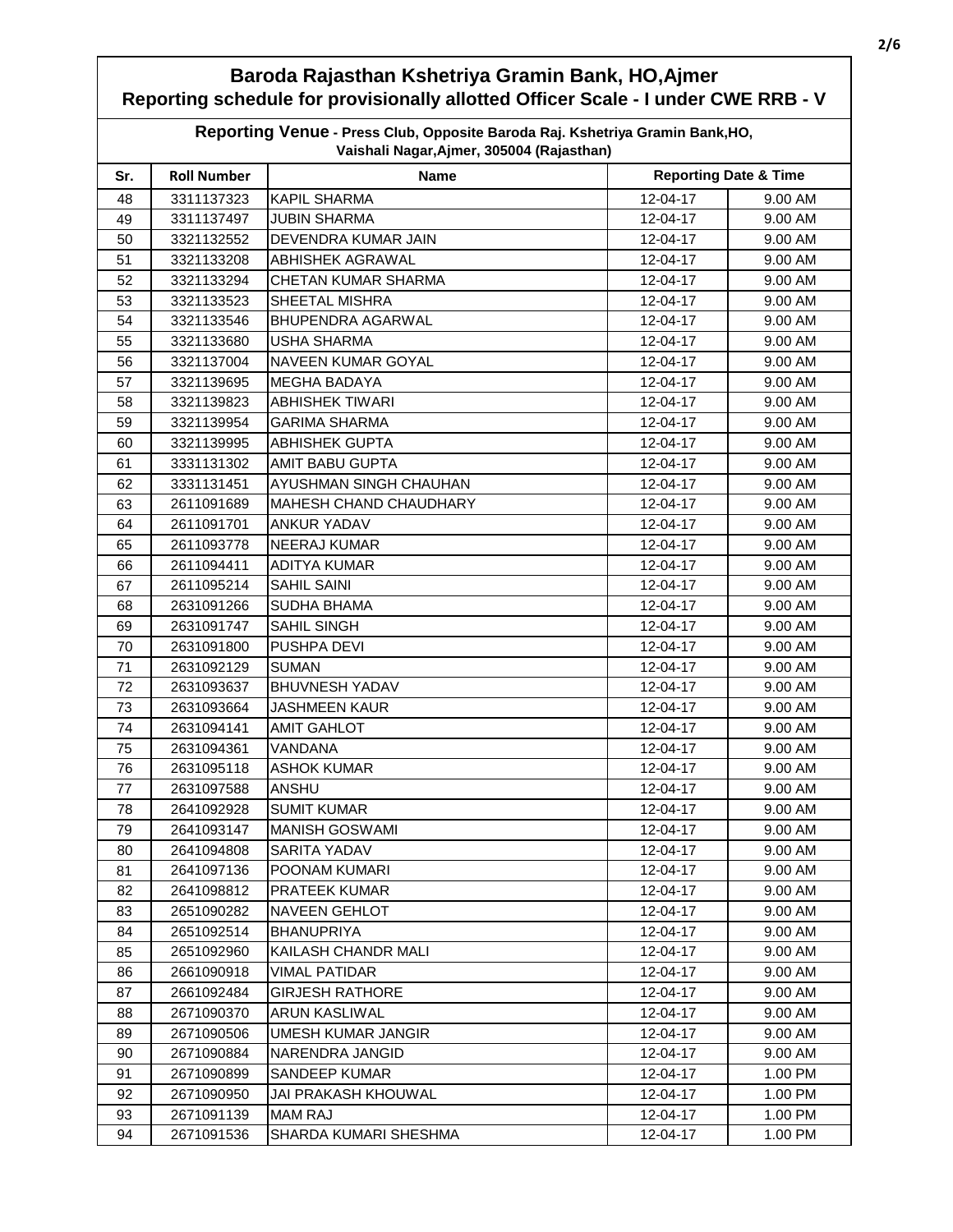| Baroda Rajasthan Kshetriya Gramin Bank, HO, Ajmer<br>Reporting schedule for provisionally allotted Officer Scale - I under CWE RRB - V<br>Reporting Venue - Press Club, Opposite Baroda Raj. Kshetriya Gramin Bank, HO,<br>Vaishali Nagar, Ajmer, 305004 (Rajasthan) |            |                              |          |         |     |
|----------------------------------------------------------------------------------------------------------------------------------------------------------------------------------------------------------------------------------------------------------------------|------------|------------------------------|----------|---------|-----|
|                                                                                                                                                                                                                                                                      |            |                              |          |         | Sr. |
| 95                                                                                                                                                                                                                                                                   | 2671091673 | <b>KRISHNA KUMAR SAINI</b>   | 12-04-17 | 1.00 PM |     |
| 96                                                                                                                                                                                                                                                                   | 2671091847 | <b>SUNIL KUMAR JANU</b>      | 12-04-17 | 1.00 PM |     |
| 97                                                                                                                                                                                                                                                                   | 2671092147 | SHILPA YADAV                 | 12-04-17 | 1.00 PM |     |
| 98                                                                                                                                                                                                                                                                   | 2671092160 | <b>SACHIN SIRSWA</b>         | 12-04-17 | 1.00 PM |     |
| 99                                                                                                                                                                                                                                                                   | 2671092222 | <b>ANIL KUMAR</b>            | 12-04-17 | 1.00 PM |     |
| 100                                                                                                                                                                                                                                                                  | 2671092247 | SURENDRA MOHAN SAINI         | 12-04-17 | 1.00 PM |     |
| 101                                                                                                                                                                                                                                                                  | 2671092827 | PRAMOD KUMAR SAINI           | 12-04-17 | 1.00 PM |     |
| 102                                                                                                                                                                                                                                                                  | 2671093908 | <b>MANISH KUMAR</b>          | 12-04-17 | 1.00 PM |     |
| 103                                                                                                                                                                                                                                                                  | 2671093937 | AMILAL KASWAN                | 12-04-17 | 1.00 PM |     |
| 104                                                                                                                                                                                                                                                                  | 2671093955 | <b>SANDEEP KUMAR</b>         | 12-04-17 | 1.00 PM |     |
| 105                                                                                                                                                                                                                                                                  | 2671094000 | <b>NITU KUMARI</b>           | 12-04-17 | 1.00 PM |     |
| 106                                                                                                                                                                                                                                                                  | 2671094077 | PANKAJ YADAV                 | 12-04-17 | 1.00 PM |     |
| 107                                                                                                                                                                                                                                                                  | 2671094114 | RAMESH KUMAR                 | 12-04-17 | 1.00 PM |     |
| 108                                                                                                                                                                                                                                                                  | 2671094627 | <b>RAVI KUMAR GAUR</b>       | 12-04-17 | 1.00 PM |     |
| 109                                                                                                                                                                                                                                                                  | 2671094644 | <b>LAKHAN SINGH</b>          | 12-04-17 | 1.00 PM |     |
| 110                                                                                                                                                                                                                                                                  | 2671094764 | <b>VIJAY SAINI</b>           | 12-04-17 | 1.00 PM |     |
| 111                                                                                                                                                                                                                                                                  | 2671095272 | DHARMENDRA KUMAR             | 12-04-17 | 1.00 PM |     |
| 112                                                                                                                                                                                                                                                                  | 2671095407 | <b>MANOJ KUMAR SAINI</b>     | 12-04-17 | 1.00 PM |     |
| 113                                                                                                                                                                                                                                                                  | 3301092215 | <b>VIKAS KUMAR</b>           | 12-04-17 | 1.00 PM |     |
| 114                                                                                                                                                                                                                                                                  | 3301092735 | <b>RAVINDRA KUMAR</b>        | 12-04-17 | 1.00 PM |     |
| 115                                                                                                                                                                                                                                                                  | 3301093031 | <b>PRAVEEN</b>               | 12-04-17 | 1.00 PM |     |
| 116                                                                                                                                                                                                                                                                  | 3301099031 | <b>SACHIN KUMAR</b>          | 12-04-17 | 1.00 PM |     |
| 117                                                                                                                                                                                                                                                                  | 3301099494 | SANTOSH SHANKER PRASAD SINGH | 12-04-17 | 1.00 PM |     |
| 118                                                                                                                                                                                                                                                                  | 3301099586 | <b>GAJENDRA SINGH SAINI</b>  | 12-04-17 | 1.00 PM |     |
| 119                                                                                                                                                                                                                                                                  | 3301115227 | SANDEEP MAHARIA              | 12-04-17 | 1.00 PM |     |
| 120                                                                                                                                                                                                                                                                  | 3311095115 | RAKESH KUMAR SAINI           | 12-04-17 | 1.00 PM |     |
| 121                                                                                                                                                                                                                                                                  | 3311095361 | AKASH BANA                   | 12-04-17 | 1.00 PM |     |
| 122                                                                                                                                                                                                                                                                  | 3311095471 | <b>GUNJAN MALI</b>           | 12-04-17 | 1.00 PM |     |
| 123                                                                                                                                                                                                                                                                  | 3311095781 | MUKESH KUMAR CHOUDHARY       | 12-04-17 | 1.00 PM |     |
| 124                                                                                                                                                                                                                                                                  | 3321090605 | <b>KAVITA CHOUDHARY</b>      | 12-04-17 | 1.00 PM |     |
| 125                                                                                                                                                                                                                                                                  | 3321090750 | VISHWJEET SINGH              | 12-04-17 | 1.00 PM |     |
| 126                                                                                                                                                                                                                                                                  | 3321091174 | AMIT SINGH YADAV             | 12-04-17 | 1.00 PM |     |
| 127                                                                                                                                                                                                                                                                  | 3321091536 | <b>SONU RANI</b>             | 12-04-17 | 1.00 PM |     |
| 128                                                                                                                                                                                                                                                                  | 3321091852 | RAMNARESH GURJAR             | 12-04-17 | 1.00 PM |     |
| 129                                                                                                                                                                                                                                                                  | 3321094100 | SACHIN YADAV                 | 12-04-17 | 1.00 PM |     |
| 130                                                                                                                                                                                                                                                                  | 3321096053 | <b>NILESH SAHARAN</b>        | 12-04-17 | 1.00 PM |     |
| 131                                                                                                                                                                                                                                                                  | 3321096396 | <b>VIKASH PUNIA</b>          | 12-04-17 | 1.00 PM |     |
| 132                                                                                                                                                                                                                                                                  | 3321099402 | POOJA KUMAWAT                | 12-04-17 | 1.00 PM |     |
| 133                                                                                                                                                                                                                                                                  | 3331090953 | KAVITA JAKHAD                | 12-04-17 | 1.00 PM |     |
| 134                                                                                                                                                                                                                                                                  | 3331090963 | <b>NAVITA LUNAICH</b>        | 12-04-17 | 1.00 PM |     |
| 135                                                                                                                                                                                                                                                                  | 2601010412 | DEEKSHANT KAUSHAL MAURYA     | 12-04-17 | 1.00 PM |     |
| 136                                                                                                                                                                                                                                                                  | 2601010701 | SHWETA KUMARI                | 12-04-17 | 1.00 PM |     |
| 137                                                                                                                                                                                                                                                                  | 2601010813 | NAVDEEP SAHWAL               | 12-04-17 | 1.00 PM |     |
| 138                                                                                                                                                                                                                                                                  | 2601011464 | <b>GAURAV KUMAR</b>          | 12-04-17 | 1.00 PM |     |
| 139                                                                                                                                                                                                                                                                  | 2601011484 | <b>BHARATVEER CHITARA</b>    | 12-04-17 | 1.00 PM |     |
| 140                                                                                                                                                                                                                                                                  | 2601011500 | NIDHI KUMARI                 | 12-04-17 | 1.00 PM |     |
| 141                                                                                                                                                                                                                                                                  | 2601012517 | RITESH KUMAR                 | 12-04-17 | 1.00 PM |     |

Г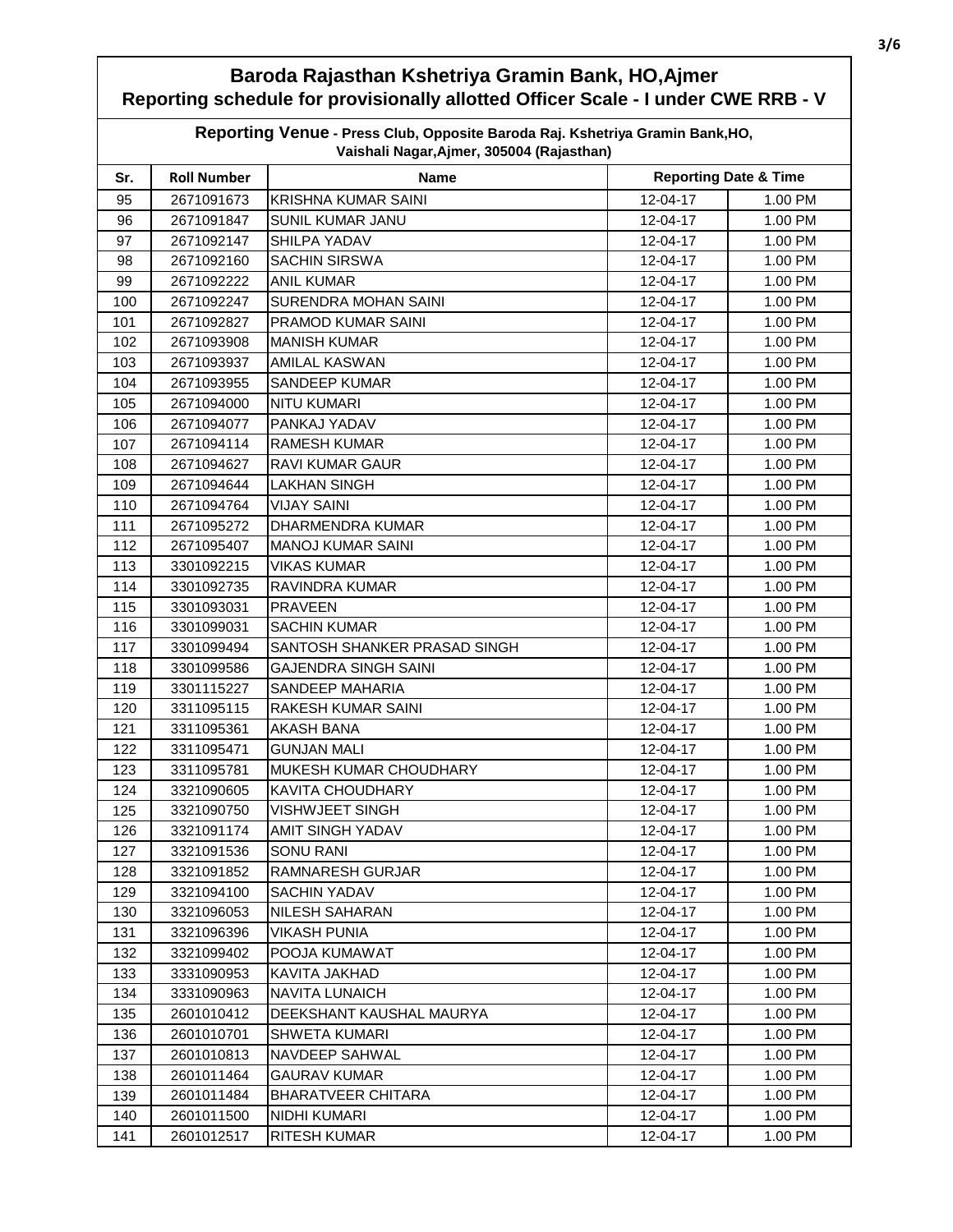| Baroda Rajasthan Kshetriya Gramin Bank, HO, Ajmer<br>Reporting schedule for provisionally allotted Officer Scale - I under CWE RRB - V |                    |                                                 |          |         |
|----------------------------------------------------------------------------------------------------------------------------------------|--------------------|-------------------------------------------------|----------|---------|
| Reporting Venue - Press Club, Opposite Baroda Raj. Kshetriya Gramin Bank, HO,<br>Vaishali Nagar, Ajmer, 305004 (Rajasthan)             |                    |                                                 |          |         |
| Sr.                                                                                                                                    | <b>Roll Number</b> | <b>Reporting Date &amp; Time</b><br><b>Name</b> |          |         |
| 142                                                                                                                                    | 2601012850         | DEEPAK KUMAR PHULWARI                           | 12-04-17 | 1.00 PM |
| 143                                                                                                                                    | 2611011463         | <b>SHIVA</b>                                    | 12-04-17 | 1.00 PM |
| 144                                                                                                                                    | 2611014831         | <b>GIRRAJ PRASAD ATHWAL</b>                     | 12-04-17 | 1.00 PM |
| 145                                                                                                                                    | 2631015475         | <b>ARCHANA BHATI</b>                            | 12-04-17 | 1.00 PM |
| 146                                                                                                                                    | 2641019394         | LOKESH MAROTHIYA                                | 12-04-17 | 1.00 PM |
| 147                                                                                                                                    | 2641019486         | AVADHESH BAIRWA                                 | 12-04-17 | 1.00 PM |
| 148                                                                                                                                    | 2661011314         | <b>NAGESH KUMAR</b>                             | 12-04-17 | 1.00 PM |
| 149                                                                                                                                    | 2661012376         | <b>UMESH KUMAR</b>                              | 12-04-17 | 1.00 PM |
| 150                                                                                                                                    | 2671010046         | SANDEEP BARSIWAL                                | 12-04-17 | 1.00 PM |
| 151                                                                                                                                    | 2671010063         | RAJESH BIYANIYA                                 | 12-04-17 | 1.00 PM |
| 152                                                                                                                                    | 2671014437         | <b>VIJAY SINGH</b>                              | 12-04-17 | 1.00 PM |
| 153                                                                                                                                    | 3301015910         | NISHA MAURAY                                    | 12-04-17 | 1.00 PM |
| 154                                                                                                                                    | 3311011820         | NIRMALA KUMARI RAIGAR                           | 12-04-17 | 1.00 PM |
| 155                                                                                                                                    | 3311011859         | HANUMAN SINGH SAWARIYA                          | 12-04-17 | 1.00 PM |
| 156                                                                                                                                    | 3311011907         | DINESH KUMAR DAYAMA                             | 12-04-17 | 1.00 PM |
| 157                                                                                                                                    | 3311012110         | <b>GAURAV VERMA</b>                             | 12-04-17 | 1.00 PM |
| 158                                                                                                                                    | 3311018337         | ASHWINI NAGARWAL                                | 12-04-17 | 1.00 PM |
| 159                                                                                                                                    | 3311018494         | <b>VINOD KUMAR VERMA</b>                        | 12-04-17 | 1.00 PM |
| 160                                                                                                                                    | 3311018552         | <b>AJAY SHREEVAS</b>                            | 12-04-17 | 1.00 PM |
| 161                                                                                                                                    | 3311018567         | NARENDRA SINGH BALAI                            | 12-04-17 | 1.00 PM |
| 162                                                                                                                                    | 2611051534         | <b>NITIN NAGLOT</b>                             | 12-04-17 | 1.00 PM |
| 163                                                                                                                                    | 2641050484         | YOGENDRA MEENA                                  | 12-04-17 | 1.00 PM |
| 164                                                                                                                                    | 2641052588         | HARSHITA BAMANAWAT                              | 12-04-17 | 1.00 PM |
| 165                                                                                                                                    | 2641054371         | PREM PRAKASH DOBWAL                             | 12-04-17 | 1.00 PM |
| 166                                                                                                                                    | 2641058591         | PRATIBHA MEENA                                  | 12-04-17 | 1.00 PM |
| 167                                                                                                                                    | 2661050590         | ANJU LATA MEENA                                 | 12-04-17 | 1.00 PM |
| 168                                                                                                                                    | 3301050492         | <b>ANKIT MEENA</b>                              | 12-04-17 | 1.00 PM |
| 169                                                                                                                                    | 3301051133         | <b>VANDNA MEENA</b>                             | 12-04-17 | 1.00 PM |
| 170                                                                                                                                    | 3301051839         | <b>ANKUR MEENA</b>                              | 12-04-17 | 1.00 PM |
| 171                                                                                                                                    | 3301057838         | <b>SUMAN MEENA</b>                              | 12-04-17 | 1.00 PM |
| 172                                                                                                                                    | 3311053611         | DEEPAK MEENA                                    | 12-04-17 | 1.00 PM |
| 173                                                                                                                                    | 3311058715         | VISHRAM PRASAD MEENA                            | 12-04-17 | 1.00 PM |
| 174                                                                                                                                    | 3321058142         | RAKESH KUMAR MEENA                              | 12-04-17 | 1.00 PM |
| 175                                                                                                                                    | 3331050822         | <b>VIVEK KUMAR</b>                              | 12-04-17 | 1.00 PM |

 $\mathbf{r}$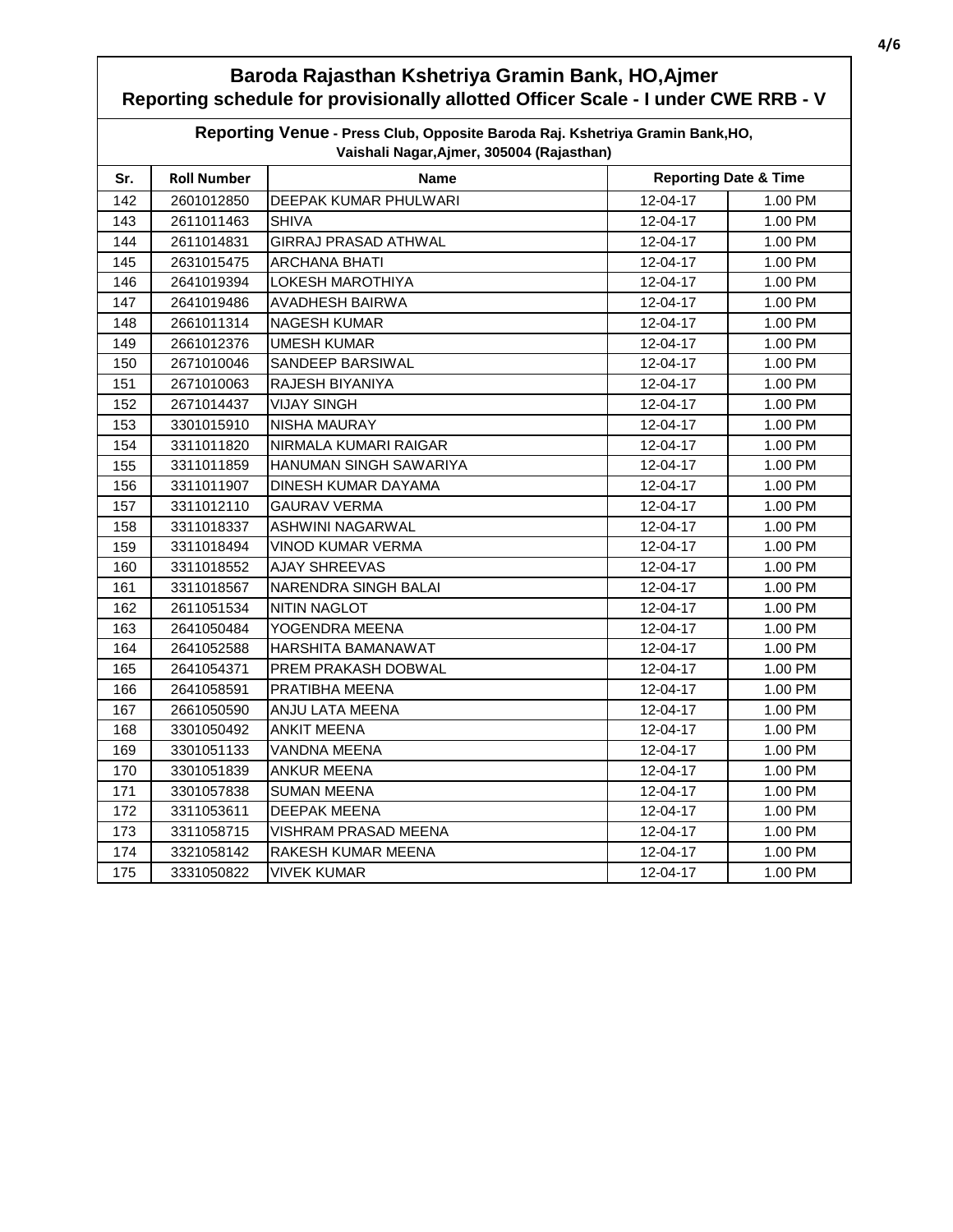## **Baroda Rajasthan Kshetriya Gramin Bank, HO,Ajmer Reporting schedule for provisionally allotted Officer Scale - II (GBO) under CWE RRB - V**

| Reporting Venue - Press Club, Opposite Baroda Raj. Kshetriya Gramin Bank, HO,<br>Vaishali Nagar, Ajmer, 305004 (Rajasthan) |                    |                            |                                  |         |
|----------------------------------------------------------------------------------------------------------------------------|--------------------|----------------------------|----------------------------------|---------|
| Sr.                                                                                                                        | <b>Roll Number</b> | Name                       | <b>Reporting Date &amp; Time</b> |         |
| $\mathbf{1}$                                                                                                               | 1312130083         | <b>GAURAV GUPTA</b>        | 13-04-17                         | 9.00 AM |
| $\overline{c}$                                                                                                             | 1422130096         | <b>AVNISH KUMAR</b>        | 13-04-17                         | 9.00 AM |
| 3                                                                                                                          | 2602130032         | TARUN MAHESHWARI           | 13-04-17                         | 9.00 AM |
| $\overline{4}$                                                                                                             | 2602130039         | DHRUB NARAYAN JHA          | 13-04-17                         | 9.00 AM |
| 5                                                                                                                          | 2602130045         | ASHOK KUMAR KAKWANI        | 13-04-17                         | 9.00 AM |
| 6                                                                                                                          | 2602130047         | <b>ARUN KHANDELWAL</b>     | 13-04-17                         | 9.00 AM |
| $\overline{7}$                                                                                                             | 2602130049         | <b>AMIT SHRIVASTAVA</b>    | 13-04-17                         | 9.00 AM |
| 8                                                                                                                          | 2602130050         | NAVNEET LODHA              | 13-04-17                         | 9.00 AM |
| 9                                                                                                                          | 2602130052         | <b>PIYUSH GARG</b>         | 13-04-17                         | 9.00 AM |
| 10                                                                                                                         | 2612130033         | <b>GAURAV AVASTHI</b>      | 13-04-17                         | 9.00 AM |
| 11                                                                                                                         | 2622130007         | NEELAM KUMARI AGRAWAL      | 13-04-17                         | 9.00 AM |
| 12                                                                                                                         | 2642130163         | <b>UMESH MAHESHWARI</b>    | 13-04-17                         | 9.00 AM |
| 13                                                                                                                         | 2642130187         | <b>GULAB SINGH RATHORE</b> | 13-04-17                         | 9.00 AM |
| 14                                                                                                                         | 2642130251         | <b>MANISH GOYAL</b>        | 13-04-17                         | 9.00 AM |
| 15                                                                                                                         | 2642130256         | <b>SAURABHA PATHAK</b>     | 13-04-17                         | 9.00 AM |
| 16                                                                                                                         | 2642130257         | <b>MOHIT KHATRI</b>        | 13-04-17                         | 9.00 AM |
| 17                                                                                                                         | 2642130260         | PARTH SARTHI SHARMA        | 13-04-17                         | 9.00 AM |
| 18                                                                                                                         | 2642130290         | MANISH KUMAR KHANDELWAL    | 13-04-17                         | 9.00 AM |
| 19                                                                                                                         | 2642130303         | <b>ROHIT SHARMA</b>        | 13-04-17                         | 9.00 AM |
| 20                                                                                                                         | 2652130074         | <b>ABHIMANYU SINGH</b>     | 13-04-17                         | 9.00 AM |
| 21                                                                                                                         | 2652130090         | PRABHANJAN DWIVEDI         | 13-04-17                         | 9.00 AM |
| 22                                                                                                                         | 2662130026         | ANURAG CHATURVEDI          | 13-04-17                         | 9.00 AM |
| 23                                                                                                                         | 2662130034         | PRABHAKAR GOUTTAM          | 13-04-17                         | 9.00 AM |
| 24                                                                                                                         | 2672130044         | <b>AJAY SINGH</b>          | 13-04-17                         | 9.00 AM |
| 25                                                                                                                         | 2672130049         | RAKESH SHARMA              | 13-04-17                         | 9.00 AM |
| 26                                                                                                                         | 2682130042         | <b>VIVEK BINDAL</b>        | 13-04-17                         | 9.00 AM |
| 27                                                                                                                         | 2682130051         | <b>HITESH GAUR</b>         | 13-04-17                         | 9.00 AM |
| 28                                                                                                                         | 2682130058         | <b>SHRAVAN MATHUR</b>      | 13-04-17                         | 9.00 AM |
| 29                                                                                                                         | 2682130074         | SHUBHAM MALOO              | 13-04-17                         | 9.00 AM |
| 30                                                                                                                         | 1582090034         | <b>BABU LAL JAT</b>        | 13-04-17                         | 9.00 AM |
| 31                                                                                                                         | 1622090046         | <b>BHARAT SAINI</b>        | 13-04-17                         | 9.00 AM |
| 32                                                                                                                         | 1752090004         | <b>SATISH JANGID</b>       | 13-04-17                         | 9.00 AM |
| 33                                                                                                                         | 2132090052         | PREMLAL FULDIYA            | 13-04-17                         | 9.00 AM |
| 34                                                                                                                         | 2252090071         | <b>SUBHASH SAINI</b>       | 13-04-17                         | 9.00 AM |
| 35                                                                                                                         | 2602090010         | MANISH KUMAR CHOUHAN       | 13-04-17                         | 9.00 AM |
| 36                                                                                                                         | 2602090012         | SIDDHARTH DHABHAI          | 13-04-17                         | 9.00 AM |
| 37                                                                                                                         | 2612090029         | <b>SANJAY KUMAR</b>        | 13-04-17                         | 9.00 AM |
| 38                                                                                                                         | 2612090032         | AMIT YADAV                 | 13-04-17                         | 9.00 AM |
| 39                                                                                                                         | 2642090110         | PRAMOD KUMAR               | 13-04-17                         | 9.00 AM |
| 40                                                                                                                         | 2642090119         | SURESH KUMAR JAT           | 13-04-17                         | 9.00 AM |
| 41                                                                                                                         | 2642090123         | <b>DEVENDRA SINGH</b>      | 13-04-17                         | 9.00 AM |
| 42                                                                                                                         | 2642090153         | PREET PAL SINGH            | 13-04-17                         | 9.00 AM |
| 43                                                                                                                         | 2652090023         | SHRAWAN RAM SARAN          | 13-04-17                         | 9.00 AM |
| 44                                                                                                                         | 2652090029         | DHARMENDRA KUMAR           | 13-04-17                         | 9.00 AM |